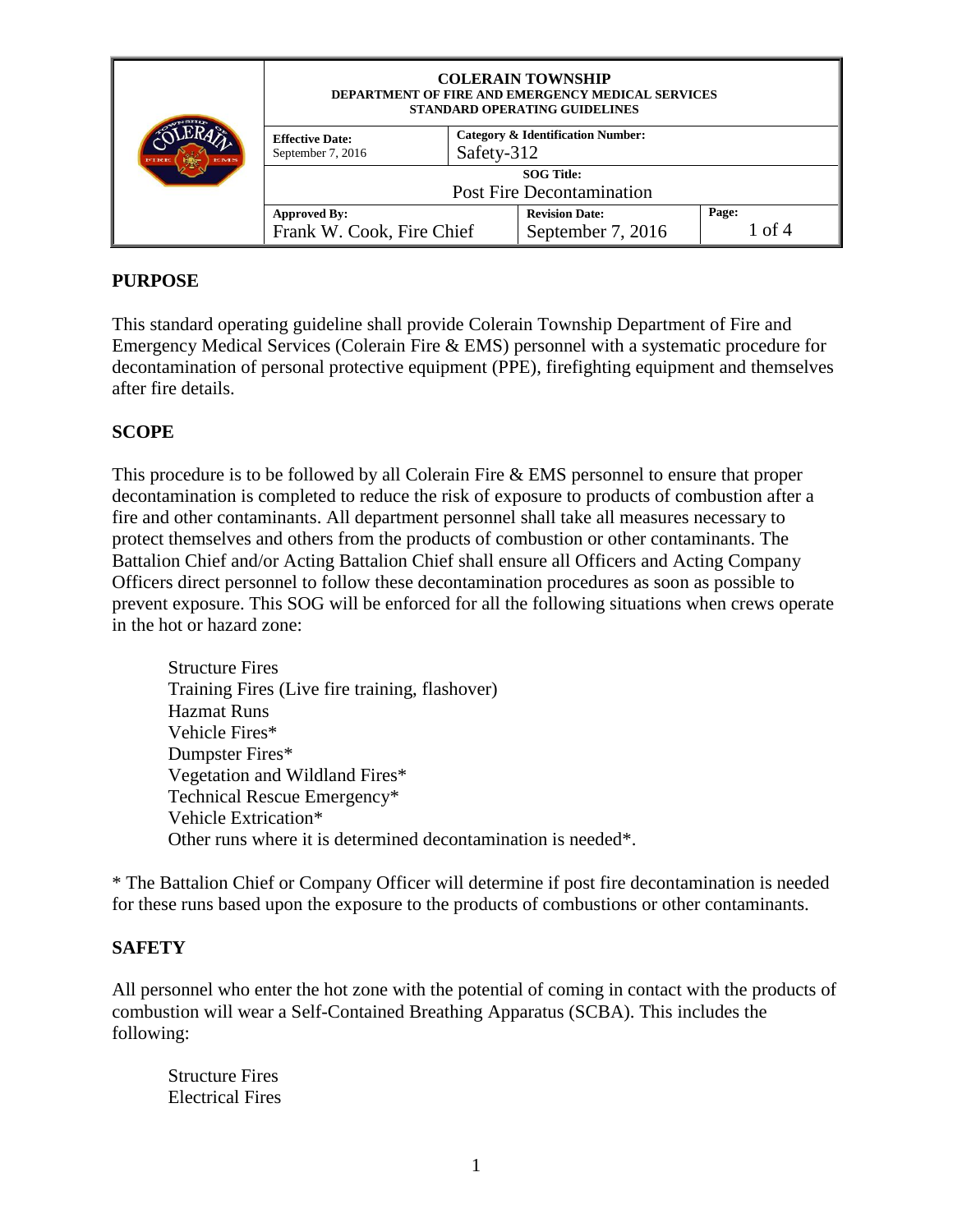|             | <b>COLERAIN TOWNSHIP</b><br><b>DEPARTMENT OF FIRE AND EMERGENCY MEDICAL SERVICES</b><br>STANDARD OPERATING GUIDELINES |                                                            |                                            |                 |  |
|-------------|-----------------------------------------------------------------------------------------------------------------------|------------------------------------------------------------|--------------------------------------------|-----------------|--|
| FIRE<br>EMS | <b>Effective Date:</b><br>September 7, 2016                                                                           | <b>Category &amp; Identification Number:</b><br>Safety-312 |                                            |                 |  |
|             | <b>SOG</b> Title:<br><b>Post Fire Decontamination</b>                                                                 |                                                            |                                            |                 |  |
|             | <b>Approved By:</b><br>Frank W. Cook, Fire Chief                                                                      |                                                            | <b>Revision Date:</b><br>September 7, 2016 | Page:<br>2 of 4 |  |

Appliance Fires Vehicle Fires Dumpster Fires Open Burns (if possible exposure to the products of combustion could occur during extinguishment of the fire) Vehicle Extrication (if manning a hose line) Training Fires (Live fire training, flashover)

Any time personnel will be exposed to long periods of sun they should use sun block on uncovered skin.

### **PROCEDURES**

The Incident Commander (IC) should designate a decontamination sector after the "loss stopped" benchmark is reached. All personnel who entered the hot zone or were exposed to the products of combustions or other contaminants shall rotate through the decontamination sector. The IC should highly recommend mutual aid companies precede through the decontamination sector if exposed to the products of combustions or other contaminants.

The decontamination buckets assigned to the engines, ladder, and rescue should be used in the decontamination sector (See Equipment Section).

If PPE is soiled by contaminants from the fire or other emergency incident it shall go through the following steps:

All loose debris will be brushed off with the hand brooms

Areas with visible contaminants will be washed with brushes using Dawn or comparable liquid detergent on PPE and Simple Green and water on boots.

All fire equipment shall be decontaminated before placing back on the fire apparatus which includes but not limited to the following items:

SCBA SCBA Face piece using the proper cleaning agent All hand tools Nozzles Hose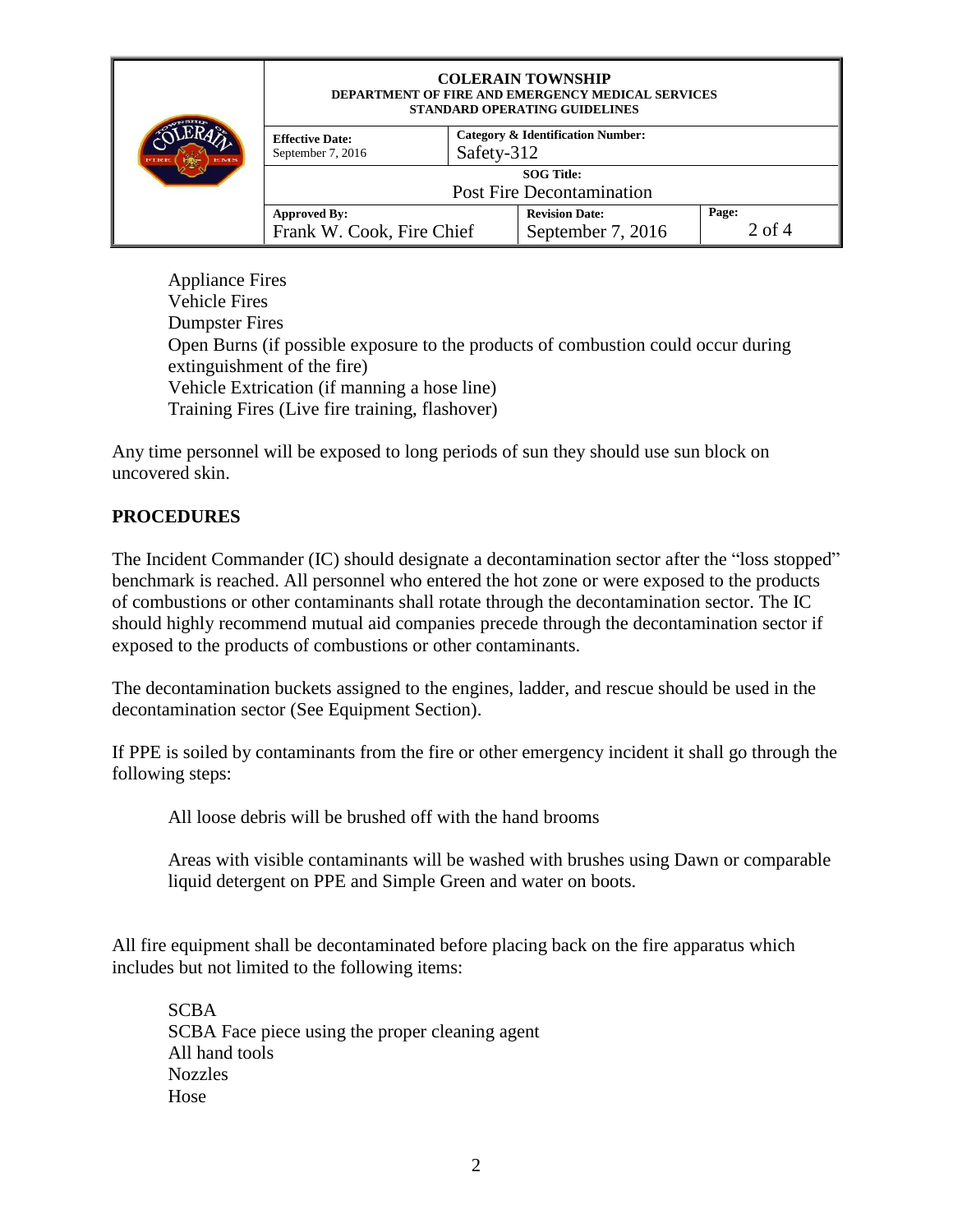|             | <b>COLERAIN TOWNSHIP</b><br><b>DEPARTMENT OF FIRE AND EMERGENCY MEDICAL SERVICES</b><br>STANDARD OPERATING GUIDELINES |                                                            |                                            |                 |  |
|-------------|-----------------------------------------------------------------------------------------------------------------------|------------------------------------------------------------|--------------------------------------------|-----------------|--|
| FIRE<br>EMS | <b>Effective Date:</b><br>September 7, 2016                                                                           | <b>Category &amp; Identification Number:</b><br>Safety-312 |                                            |                 |  |
|             | <b>SOG</b> Title:<br><b>Post Fire Decontamination</b>                                                                 |                                                            |                                            |                 |  |
|             | <b>Approved By:</b><br>Frank W. Cook, Fire Chief                                                                      |                                                            | <b>Revision Date:</b><br>September 7, 2016 | Page:<br>3 of 4 |  |

While loading hose or equipment personnel should wear gloves to protect their hands from the products of combustion or being contaminated.

*Prior to leaving the scene all personnel exposed to the products of combustion or other contaminants shall be issued a clean hood and pair of gloves that will be stored on District 25's unit.* 

### **PROCEDURES FOR FIRE STATIONS**

Upon arrival at station the following procedures should be done to limit exposure to personnel, fire apparatus and the station:

Do not enter the common areas or living quarters of the fire station with PPE.

Minimize the time contaminated station wear is worn in the station.

Wash or wipe out the floors of the apparatus using Simple Green.

Clean all SCBA face pieces following SOG 309-Respiratory Protection if not already completed at the emergency scene.

*If not completed on the scene replace hoods and gloves at the station from the supply of clean ones.*

Replace equipment and or needed supplies.

Start decontamination procedure for PPE per SOG 704-personal protective equipment. PPE should be washed immediately if it is contaminated to the point it could affect personnel safety. PPE contaminated by hazardous materials shall be properly handled based upon the recommended decontamination procedures for the material involved in the incident.

All contaminated hoods and gloves shall be washed and placed back in the spare supply.

After all equipment and supplies are replaced all personnel shall take a shower and put on clean clothing/uniforms.

Use proper PPE detergent and washing machines at Station 25, 26, and 109 see (SOG 704).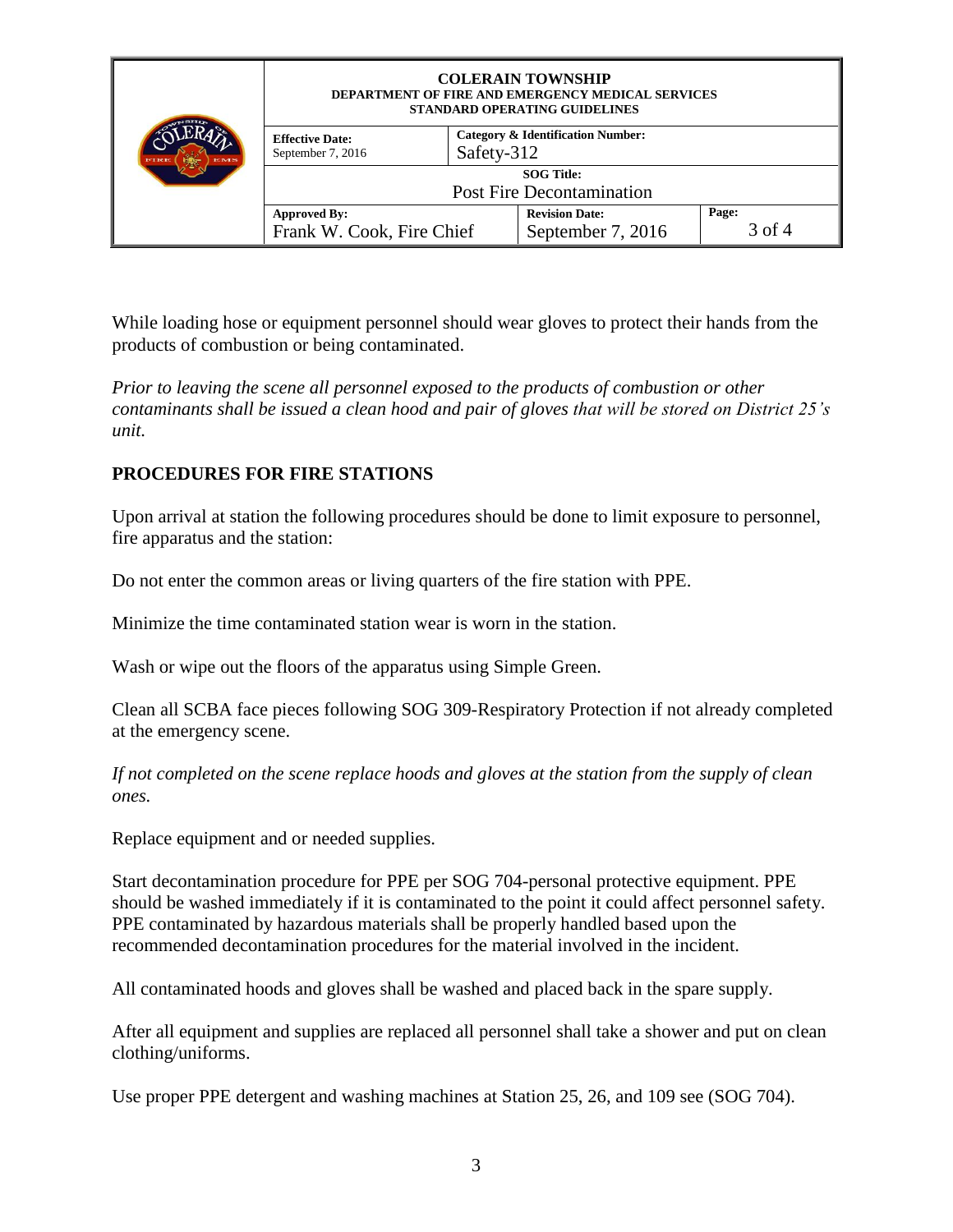|             | <b>COLERAIN TOWNSHIP</b><br>DEPARTMENT OF FIRE AND EMERGENCY MEDICAL SERVICES<br>STANDARD OPERATING GUIDELINES |                                                            |                                            |                 |
|-------------|----------------------------------------------------------------------------------------------------------------|------------------------------------------------------------|--------------------------------------------|-----------------|
| FIRE<br>EMS | <b>Effective Date:</b><br>September 7, 2016                                                                    | <b>Category &amp; Identification Number:</b><br>Safety-312 |                                            |                 |
|             | <b>SOG</b> Title:<br><b>Post Fire Decontamination</b>                                                          |                                                            |                                            |                 |
|             | <b>Approved By:</b><br>Frank W. Cook, Fire Chief                                                               |                                                            | <b>Revision Date:</b><br>September 7, 2016 | Page:<br>4 of 4 |

All Colerain Fire & EMS fire companies shall follow these procedures for incident responses outside the Township even if not directed by the Incident Commander.

#### **Fire Investigators**

Fire investigators should wear proper PPE to protect them from exposure to the products of combustion (See 307- Turnout Dress Code, SOG 309-Respiratory Protection, and 310-Midwest Environmental Air Monitoring at Fire Incidents).

The fire investigation vehicle or unit shall have one decontamination bucket. It is the responsibility of the IC or lead fire investigator to make sure everything is properly decontaminated.

Fire investigator's PPE and equipment shall be turned into the nearest fire station for proper washing and decontamination if not available at the fire scene.

Fire investigators shall have a spare station uniform and the ability to take a personal shower as soon possible after leaving the fire scene.

### **EQUIPMENT**

Each company (Engines 25, 26,102,103,109, 225, 226 Ladder 25, 225 and Rescue 26) shall carry the following items in the decontamination bucket:

5 gallon bucket w/lid 1 soft brush 1 hard brush 1 long hard brush (in engineer's compartment) 1 15 feet section of garden hose 1 bottle of Dawn Dish Washing Detergent 1 bottle of Simple Green 2 packs of Rescue Wipes (To be used on face, jaw, neck, arms and hands avoiding contact with eyes and irritated skin – Also for use on helmet and flaps) 1 bottle sun screen 4 wash cloths 2 bottles of water EMS gloves Small Office Trash bags